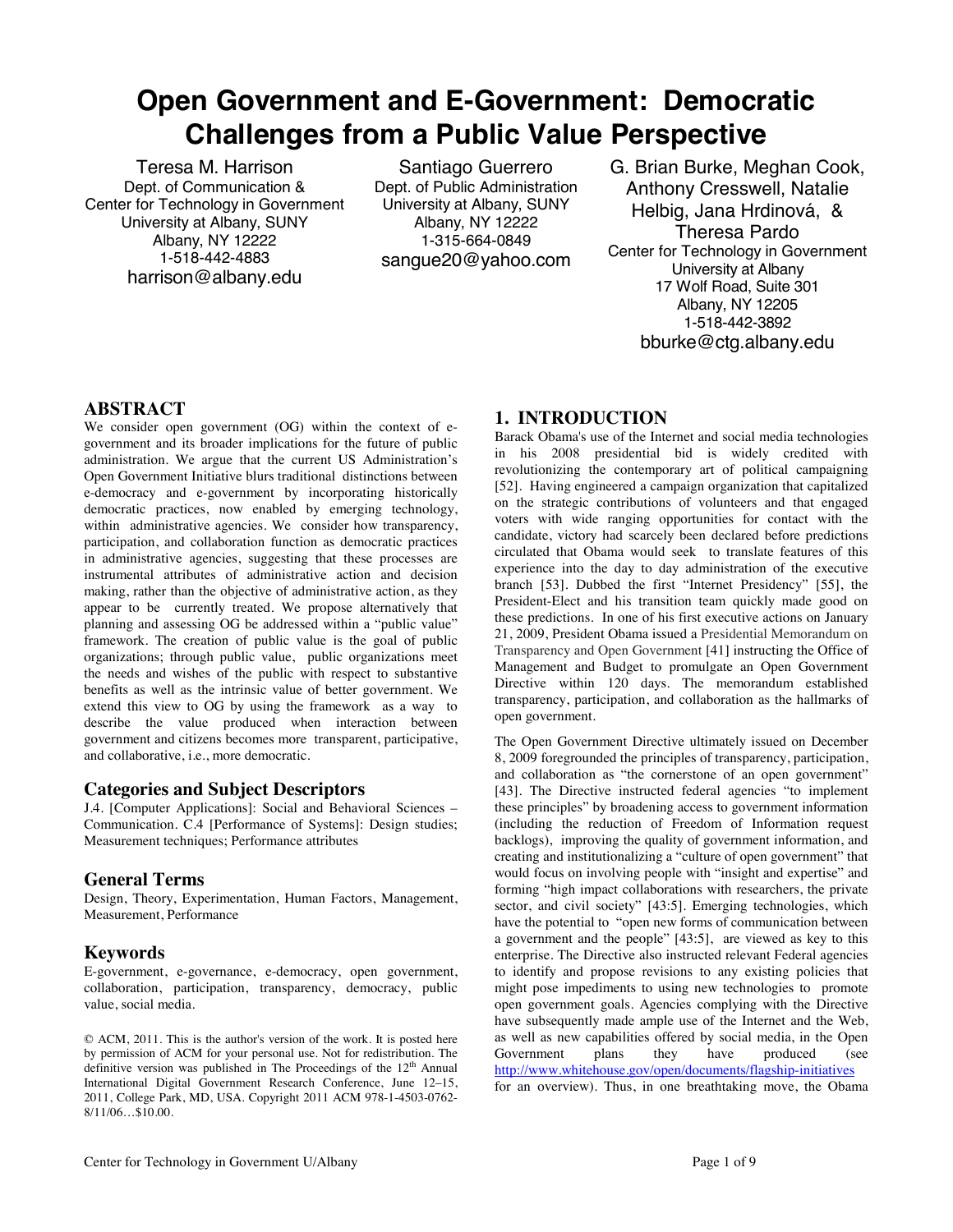Administration substantially redefined the focus of e-government practice at the federal level for at least the next 3 years.

The novelty of the Open Government (OG) Initiative may best be appreciated by comparing it with those of prior administrations. In the 90s, the Clinton Administration's National Performance Review and subsequent Partnership for Reinventing Government focused on using technology in the back office to effect business process improvement, and using the emerging World Wide Web to make accessible to citizens information about government services and programs through the creation of agency web sites. The goals were to improve agency performance, and ultimately reduce the size of federal bureaucracy [15,23]. The Presidential Management Agenda introduced by the Bush Administration focused on developing cross-agency projects and platforms to make it easier to access relevant services and programs; reducing the business costs of providing information to government; improving information sharing between federal, state, local, and tribal governments; and improving federal government efficiency [23].

In contrast, the goal of the OG Initiative is to make information and decision making processes in federal agencies accessible to citizen examination and input, and in so doing create democratic structures that "facilitate citizens' social and political judgment" [26:107] about the outcomes of government work. Broader access to government data and other documentation, the ability to contribute information and perspectives to decision making processes within government agencies, and the possibility of responsible engagement with agency leadership in such decision making processes are incrementally more democratic actions that lie at the heart of the open government vision. Thus, it appears that a substantially new and expansive approach to democratic governance may be unfolding at the federal level, supported by new technologies that may now significantly alter the relationship between citizens and government agency leaders.

What is not yet clear is how to assess the impact of the programs and policies created in pursuit of transparency, participation, and collaboration. While these key terms resonate in familiar and positive ways, it is not obvious how to determine what actions and programs count as transparent, participative, or collaborative, and from whose perspective such judgments should be evaluated. For example, Sifry [50] reports that "[l]literally hundreds of thousands of data streams are coming online at Data.gov and in the process a whole new kind of public engagement with public information is being enabled" [50:119]. But even if one assumes that the data is both usable and of high quality, which cannot be taken for granted [2,16], does the act of making greater amounts of government data available to the public by itself count as "transparency" and what kinds of metrics present a clear basis for making this case? Will involving citizens in agency decision making increase the extent to which that agency is viewed as "participative," and whose perceptions count in arriving at such a conclusion? These are difficult issues that have not yet been directly confronted.

In this paper, we consider OG within the context of the academic field of e-government and its broader implications for the future of public administration; we further propose a conceptual framework to guide policy makers in planning and assessing their open government programs. We begin by situating OG within two traditions of thought addressing the relationship between technology, democracy, and government – e-democracy and egovernment – suggesting that the OG Initiative blurs these distinctions by incorporating historically democratic practices, now enabled by emerging technology, within administrative agencies. We then consider how transparency, participation, and collaboration function as democratic practices in administrative agencies. Our analysis suggests that these values are instrumental in producing an environment characterized by democratic practices. Transparency, participation, and collaboration are potential attributes of administrative action and decision making, but not in themselves the end or objective of administrative action. Instead, they are means to greater ends, although what those ends might be is not completely evident.

We propose alternatively that planning and assessing OG related programs and projects be addressed within a "public value" framework. The concept of public value is borrowed from existing work that draws upon the larger, ultimately political, character of public administration. The creation of public value, represented in information, programs, and benefits, is the goal of public organizations; through public value, public organizations meet the needs and wishes of the public. We extend this view to OG by using the framework as a way to describe the value produced when interaction between government and citizens becomes more transparent, participative, and collaborative, i.e., more democratic. We conclude that OG efforts may ultimately have the effect of stimulating deeper changes in the structure and organization of the federal bureaucracy by exposing the ways in which more transparent, participative, and collaborative administrative mechanisms produce concrete outcomes that are valued by government agencies and their stakeholders.

## **2. TECHNOLOGY, DEMOCRACY AND GOVERNMENT**

The idea of using new technologies to support, enhance, expand, or re-invigorate democratic practices is not novel. The history of  $20<sup>th</sup>$  century media has demonstrated that the introduction of new communication technologies routinely gives rise to intense speculation about their impact on the processes and practices of democracy [29]. In the case of computer-mediated communication and information technologies, that speculation has been particularly intense, and has been applied to broad processes of democratic decision making and e-democracy as well as to more targeted forms of government action as e-government.

Studies of e-democracy generally focus on the ways that the Internet and its associated technologies may work to "amplify the political voice of ordinary citizens" [32:6] in broad political processes. This happens by increasing the availability of information required for the development of policy preferences; by dislocating entrenched monopolies on information distribution by media elites in favor of other information providers; by encouraging political participation in campaigning, referenda and voting; interacting with elected representatives; and by engaging in deliberation over policy in the public venues.

In contrast, the field of e-government has focused more squarely on the use of technology within the routine activities undertaken by public organizations [15]: the provision of public services, the quality and cost-effectiveness of basic government operations, citizen engagement and consultation, the statutes and legislative mandates required to effect these processes, and the administrative and institutional reforms undertaken in pursuit of innovation. Indeed, as Chadwick and May [7] have demonstrated through their examination of e-government initiatives in the United States,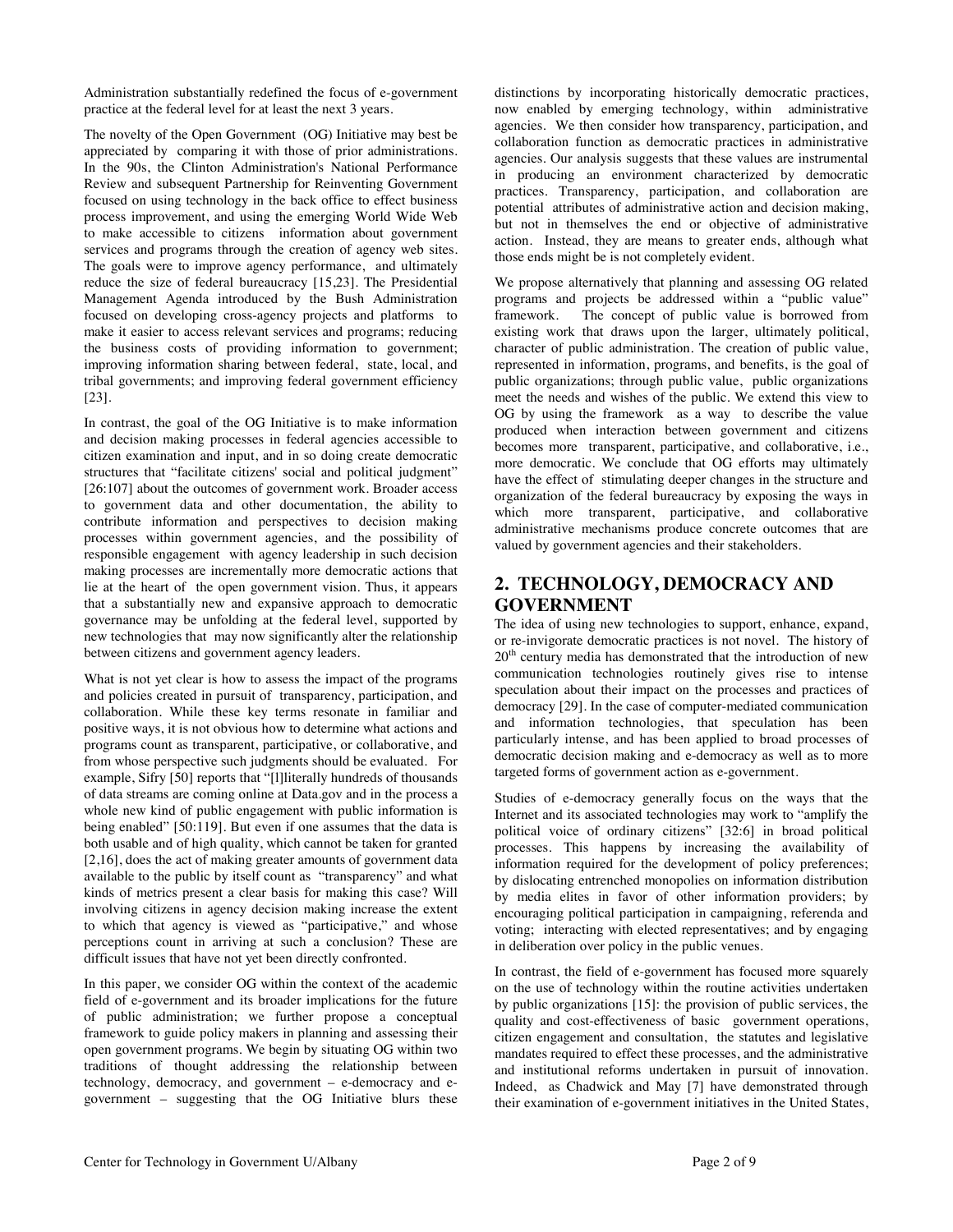Great Britain, and the European Union, a "managerial" mode of interaction through information and communication technologies (ICT) between citizens and the federal agencies has been historically privileged at the expense of more consultative or participatory modes of interaction. This is not to say that participation and engagement have not figured at all within the egovernment field. Riley [46] and Cullen [13] have differentiated between e-government and e-governance, with the latter defined as programs that invite "citizens to engage in the policy processes of oversight through a range of technologies from e-mail, to social networking applications, and online conferencing. Electronic consultation includes more formal systems of e-engagement, initiatives such as the US E-rulemaking process, and e-<br>participation initiatives" [13:58]. However, e-governance participation initiatives" [13:58]. However, activities have not been the focus of previous presidential administrations, nor have they been evident at most state or local government levels.

This may be because administrative agencies have not traditionally been viewed as sites for political decision making. The decisions made by administrators have been assumed to be largely technical, taken principally to implement legislative mandates, and best made by agency employees who are assumed to possess requisite expertise. Thus, participation with the public is not needed. More recently, this perspective has been sharply critiqued. Some doubt the assumption that administrators invariably possess the expertise required for wise decision making [40]. But it is also increasingly recognized that agencies "make" decisions that they believe are technical that in fact are not" [10:14]. Administrators exercise discretion in selecting among options for designing and implementing policy; in doing so, they make value judgments at all stages of the policy process [47:5]. These value judgments are implicit in competing visions in society of what is "good" and bureaucrats confront trade-offs between the different values to be pursued [10]. In this sense, the decisions taken by administrative agencies are far from valueneutral; on the contrary, they are political and very much wrapped up in the dynamics of democratic politics.

 It is increasingly recognized that administrative agencies must be responsive to public will [33], which can be accomplished indirectly through action by elected representatives. Directly, legislation such as the Administrative Procedures Act of 1946 has compelled administrators to consult the public about proposed rulemaking activities across various agencies. The Federal Advisory Committee Act, which implicitly recognizes that expertise can lie outside the agency, recognizes the merits of seeking advice from citizens. But these solutions are only partial. The OG Initiative extends responsiveness more radically by acknowledging that citizens must have information to hold agencies accountable and the desirability of direct input in the decision making-processes taken by administrative agencies.

Thus, although e-democracy in political and e-government in administrative realms have historically been largely separated, it now appears OG brings these two spheres of activity together. But regardless of whether federal agency attempts to implement open government are best viewed as e-democracy or egovernance, it seems clear that these efforts take place in contexts that lack the conceptual frameworks and the performance benchmarks for evaluating their success (see, e.g., [37]).

# **3. TRANSPARENCY, PARTICIPATION, AND COLLABORATION**

 The idea of "open government" is animated by optimism over what can be accomplished politically through the use of new technology; the term draws in part on the philosophy and methods of the "open source" programming movement. "Just as open source software allows users to change and contribute to the source code of their software," according to Lathrop and Ruma, "open government now means government where citizens not only have access to information, documents, and proceedings, but can also become participants in a meaningful way" [36:xix]. The open source movement is characterized by its advocates as transparent, participative, and collaborative, but these terms also represent political values with a substantial history in democratic theory, directly relevant to broad processes of citizen action related to voting and public policy choices, now also applied in the context of routine administrative actions within government<br>bureaucracy. In our discussion below, we show how bureaucracy. In our discussion below, we transparency, participation, and collaboration, which relate directly to democratic theory, have become increasingly relevant to administrative contexts.

**3.1 Transparency**<br>The relationships between information, transparency, and democracy are fundamental and basic. Information is essential to the formation of such basic democratic competencies as formulating preferences and opinions, testing choices, and participating in decision making [19,54]. Without such competencies, a citizen cannot negotiate the marketplace of ideas and is denied effective voice and the exercise of First Amendment rights to free speech [6]. Thus, "good" information, in sufficient quantity, quality, and accessibility, is a prerequisite for "good" democracy [17].

Without information it is similarly impossible for citizens to hold the governments they elect accountable to their collective will. According to De Ferranti [21], transparency refers to "the availability and increased flow to the public of timely, comprehensive, relevant, high quality and reliable information concerning government activities" [21:7]. In a representative democracy in which citizens delegate authority for decision making, such information is essential to providing a continuing basis for consent. Transparency thus describes the extent to which government actors make available the data and documents the public needs in order to assess government action and exercise voice in decision making [22]. The Freedom of Information Act (FOIA) enables federal agencies to negotiate between the right to know and justified needs for secrecy, giving citizens a mechanism for requesting information that has otherwise not been released. The voluntary and routine disclosure of budgets, audits, policies, and executive actions provides a basis for citizens to assess the efficacy of administrative action and make demands about the kinds of public services that are provided by government; these acts coincidentally also generate pressure for improved performance.

But it is worth noting, as has Fung [26], that transparency is not an unalloyed good. Maximizing the transparency of government processes, for example, may bring into sharp focus the ways in which government decision making is problematic, without due regard for the goods and benefits that are produced along with these problems. He calls for "public accounting systems" that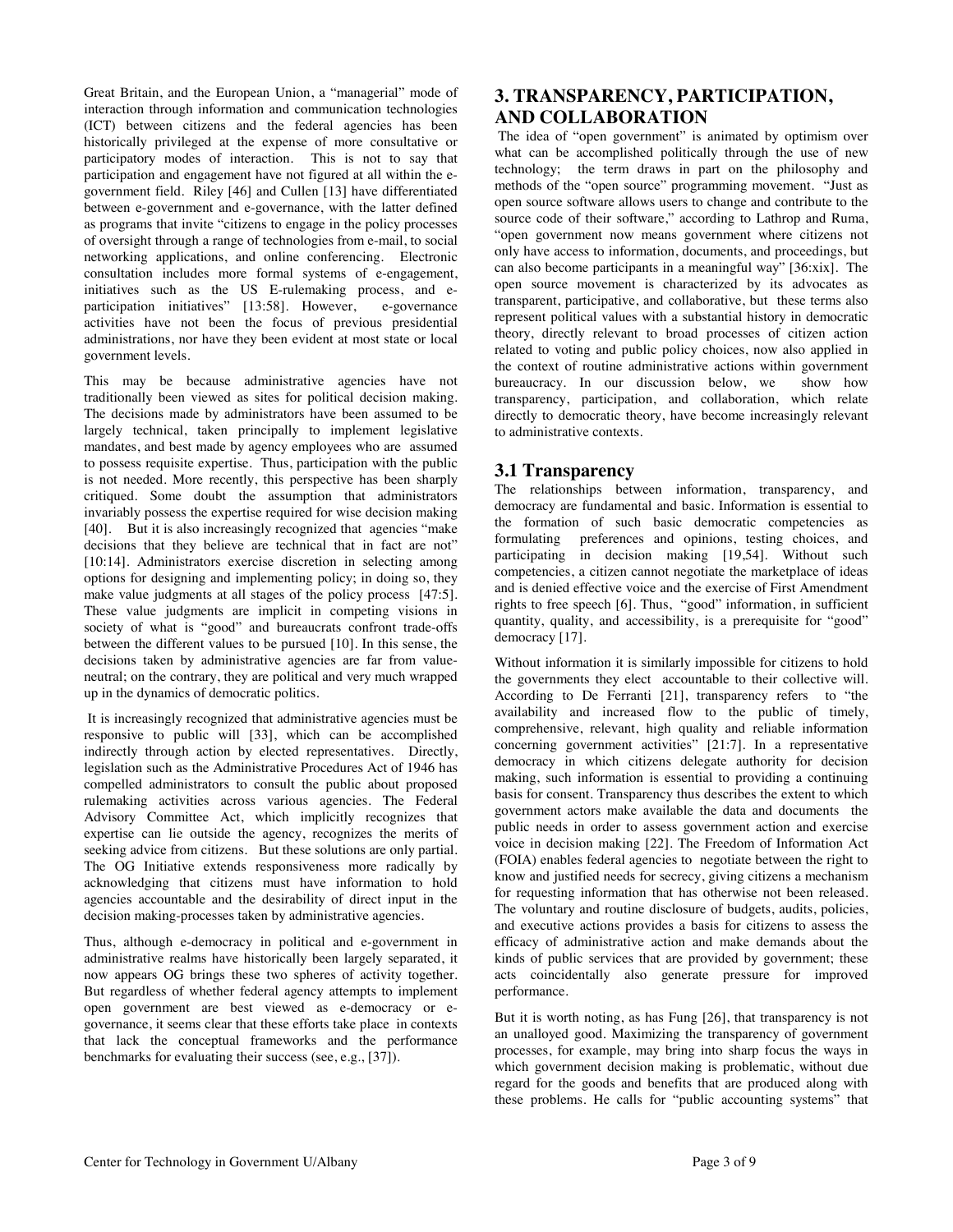would enable citizens to provide ongoing feedback and broader evaluations of government services.

Beyond its potential for fostering accountability and generating improved government performance, transparency has also been discussed as an instrumental solution to legitimacy problems. As Curtin and Meijer [14] point out, transparency may enhance the public's willingness to accept institutional structures in a variety of ways: by clarifying the way that an authority structure has been constituted, by demonstrating the concrete benefits of institutional actions, and by cultivating the belief that citizens have a fair chance to influence institutional decisions and evaluate results, to name a few. These are empirical questions, of course; the extent to which transparency is related to its many hypothesized objectives has yet to be fully established (see [30]).

#### **3.2 Participation**

Based on the model of the Athenian polis, the earliest form of democratic governance is participatory democracy, which does not distinguish between those who govern and citizens [31]. Through face-to-face discussion and, sometimes, deliberation, citizens engage directly in decision making about their civic affairs. Since such processes have become impractical for all but small communities, the emergence of new technologies excited many with the possibility of including more individual voices in political discourse and reinvigorating civic life and political participation [5, 28].

In contrast to representative government, participatory democracy requires individuals to become more knowledgeable about the perspectives of others and the interests that underlie those perspectives [48] so they may deliberate more effectively. Opinion exchange takes place in a variety of venues. For Habermas [27], the link between the public and democratic government is forged through discourse in the "public sphere" that is, through the social intercourse that takes place between citizens discussing issues of common concern in a variety of public places—coffee houses, salons, and journals of opinion. For communitarian democracy [1,20] and its contemporary analogues or extensions (e.g., "strong democracy," [4]), this interaction takes place in neutral gathering places or "great good places" [42] where citizens meet as community members to discuss issues that sustain community life and build civic commitment. Regardless of venue, the assumption is that all citizens have equal influence over decisions ultimately taken, and that they exert their influence under conditions of individual autonomy.

When applying this model to administrative agencies, public participation is the "process by which public concerns, needs, and values are incorporated into governmental and corporate decision making" [10:7], a process that is democratically justified when it is acknowledged that decisions taken by administrative agencies have a political character.

Public participation has the potential to include diverse citizens' voices in the public policy process [18]; when traditionally excluded voices are included, policies may be designed that can help them overcome disadvantageous positions. Social equity is recognized as a core objective of public administration [24] and public participation is instrumental to achieving this objective. Public participation can serve as a means for "redistribution of power that enables the have-not citizens, presently excluded from the political and economic processes, to be deliberately included in the future" [3:216], thus yielding decisions that are characterized by social justice.

Public participation in agency decision making is also thought to yield concrete benefits for the decision making at issue. Public participation processes present different perspectives that can help decision makers make more informed decisions; citizens may know as well as bureaucrats, or perhaps even better because they deal with such problems more frequently, what options constitute desirable policy [35:72].

Finally, like transparency, public participation has the potential to be instrumental in helping contemporary governments address the problem of legitimacy [25]. Government action is considered legitimate if the public has good reasons to support it. Public participation in government decision making can increase legitimacy by incorporating the public interests in the decision making process; support comes from the recognition that the government is responsive to the interest of the public, rather than organized interest groups [25].

Although public participation in administrative decision making is acknowledged to hold considerable potential, there is also considerable evidence to suggest it is not always successful [34]. It is not the case that more participation is always better; a contingency approach recognizes different levels of participation are more or less desirable depending on the characteristics of the policy process and the goals pursued. The extent and kind of public participation should depend on the potential contribution to be made and the potential adverse consequences that may ensue [9:533]. According to this approach, participation varies in three different dimensions: (1) who participates, (2) how participants exchange information and make decisions, (3) the link between public participation and decision making [25]. Public participation initiatives vary on these three dimensions depending on the desired outcomes.

#### **3.3 Collaboration**

Unlike transparency and participation, collaboration has not traditionally been directly associated with democratic political theory. Instead, Noveck [40] argues that collaboration is "a form of democratic participation" [40:19] that differs in important ways from traditional participative and deliberative practices, which often take place in circumstances disconnected from decision making. Deliberation often turns into an opportunity for the exchange of views, rather than the context for determining a specific course of action. While there are benefits to ensuring that diverse viewpoints are incorporated into government action (as we have seen above), she argues that collaboration as a contemporary form of participative democracy brings individuals with expertise together with government decision makers to create solutions that will be implemented.

This approach to collaboration finds its foundation in recent public administration theory as collaborative public management, the "process of facilitating and operating in multiorganizational arrangements in order to remedy problems that cannot be solvedor solved easily- by single organizations" [38:33] and in analogous models such as "new governance" [49:8]. Collaboration helps governments address public problems described as "wicked" because they have no easy solutions. Addressing "wicked issues requires a new style of governing. It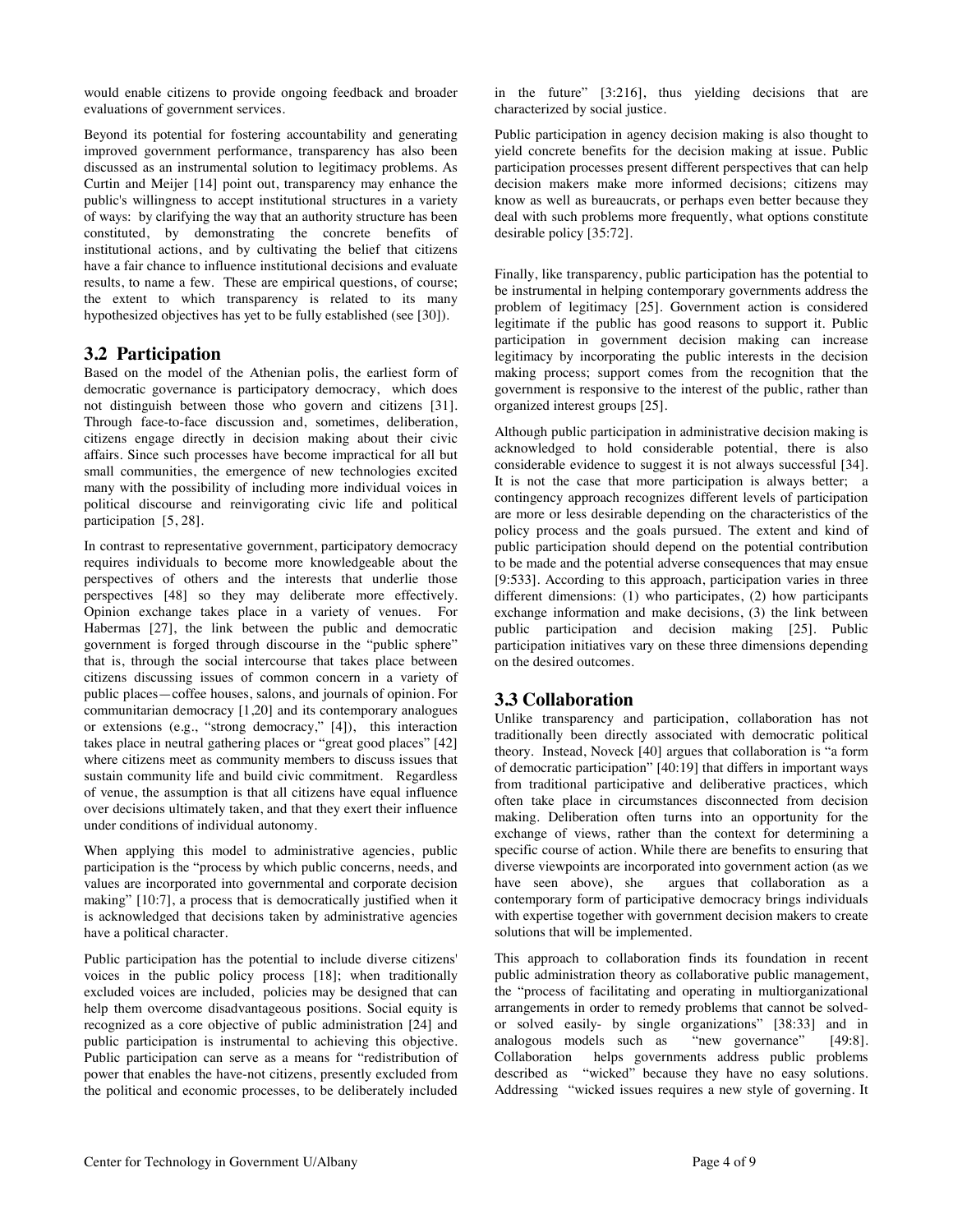involves a capacity to work across organizational boundaries, to think holistically and to involve the public" [8].

Just like participation, collaboration can potentially enhance the effectiveness of governments, but it does so by recognizing that impartiality, expertise, resources, discipline and time to make public decisions are resources that are distributed in society and by incorporating them into policy processes. Collaboration calls for different sectors of society to work together, recognizing that citizens possess complementary information that can be used to solve public problems [49] and that collaboration can potentially build social capital needed for citizens to play "value adding" roles [51]. The potential of collaborative approaches is greatly enhanced by new technologies that give rise to permeable "networked" structures allowing people to connect across organizational boundaries [38].

However, collaboration has also been criticized in the public administration literature. For instance, the reliance of governments on third party actors has generated the image of the hollow state to describe governments that become distanced from the services they deliver to citizens [45]. Additionally, accountability issues may arise for holding these new participants responsible for their actions [44]. There is limited understanding of the impact of collaboration on program outcomes and a generalized assumption that more collaboration is always desired [38]. But collaboration is desirable to the extent that it can meet its potentials and lead to more effective problem solving.

These perspectives reflect the same quality of instrumentality that characterizes transparency and participation. As Noveck [40] points out "Collaboration is a means to an end. Hence the emphasis is not on participation for its own sake but on inviting experts, loosely defined as those with expertise about a problem, to engage in information gathering, information evaluation and measurement, and the development of specific solutions for implementation." [40:39]

#### **4. THE PUBLIC VALUE FRAMEWORK**

It should be clear from the prior discussion that transparency, participation, and collaboration are best viewed as instrumental to the accomplishment of democracy in that they enable citizens to enact their various roles as citizens. That is, transparency is not an end citizens pursue for its own sake. Citizens may desire their government to be transparent, but that is largely because something else is at stake: Information and actions must be transparent so that citizens can scrutinize and assess the concrete outcomes of government action. Similarly, participation for the mere sake of participating is an empty and alienating exercise; instead, citizens participate in order to produce government action that responds to and reflects their input in meaningful ways. Collaboration only makes sense where participants can contribute useful expertise, and substantive decisions are under consideration. It's important to note that, although these instrumental values may not be ends in themselves, when implemented, they must be genuinely enacted. Citizens must be assured and trust that these values have not been co-opted in the service of other politicized agendas. At the same time, as we have pointed out, it is also not the case that more transparency, participation, or collaboration is necessarily beneficial. Instead, care must be taken to determine the ways and the occasions in which these processes are undertaken. Thus, metrics that merely quantify how many datasets are available or how frequently opportunities to participate or collaborate are available cannot be taken as unequivocal indicators that open government has been successful.

We suggest that when transparency, participation and collaboration are meaningful, it is because they enable groups of people to pursue their objectives. If that is true, what are these objectives? In the section below, we propose that the "public value" framework enables us to understand how to determine the value of government activities and to do so from multiple stakeholder perspectives, not just a "citizen" viewpoint.

#### **4.1 Public Value in Public Administration**

The public value perspective, introduced by Moore [39], assumes that administrative organizations make decisions that are inevitably political, and argues that managers must therefore determine how best to make such decisions. Just as privately owned economic organizations create "private value" for their owners, Moore proposes that public organizations create "public value" for citizens and a wide range of other stakeholders. Private value is created when goods and services are bought and these transactions produce a profit; it is reasonably easy to discern and measure. Public value, on the other hand, is the product of governmentally-produced benefits, which are undertaken when market mechanisms are unable to guarantee their equitable production. Part of public value is derived from the direct usefulness of such benefits; another part is derived from the fairness and equitability of their production and distribution, and meets citizens' requirements for "properly ordered and productive public institutions" [39:53].

This perspective makes clear that efficiency and effectiveness measures are not necessarily the only or even the principal way that government programs or services might be assessed. As Moore puts it [39:38] "In the end none of the concepts of 'politically neutral competence,' 'policy analysis' and 'program evaluation,' or 'customer satisfaction' can finally banish politics from its preeminent place in defining what is valuable to produce in the public sector. Politics remains the final arbiter of public value just as private consumption decisions remain the final arbiter of private value." Citizens each have individual perspectives on the relative worth of governmental activities, but ultimately whether a government action creates public value is a collective judgment. The extent of value perceived is likely to vary based upon interest group perspectives and location in the hierarchy, and may also change over time. Since the desirability of government action is not derived from legislative mandate, public managers must attend actively to perceptions of public value produced by agency programs and services. Moore offers considerable advice about how best to engage in these managerial processes.

However, he does not offer a systematic method for analyzing public value. Since financial metrics such as efficiency, profit, and productivity cannot be wholly transported to this context, we must find analogous methods for analyzing public value. To address this problem, Cresswell and his colleagues [11, 12] have designed a set of strategies for linking the concrete interests of multiple stakeholders to specific government activities, and particularly those related to ICT investments designed to achieve open government principals.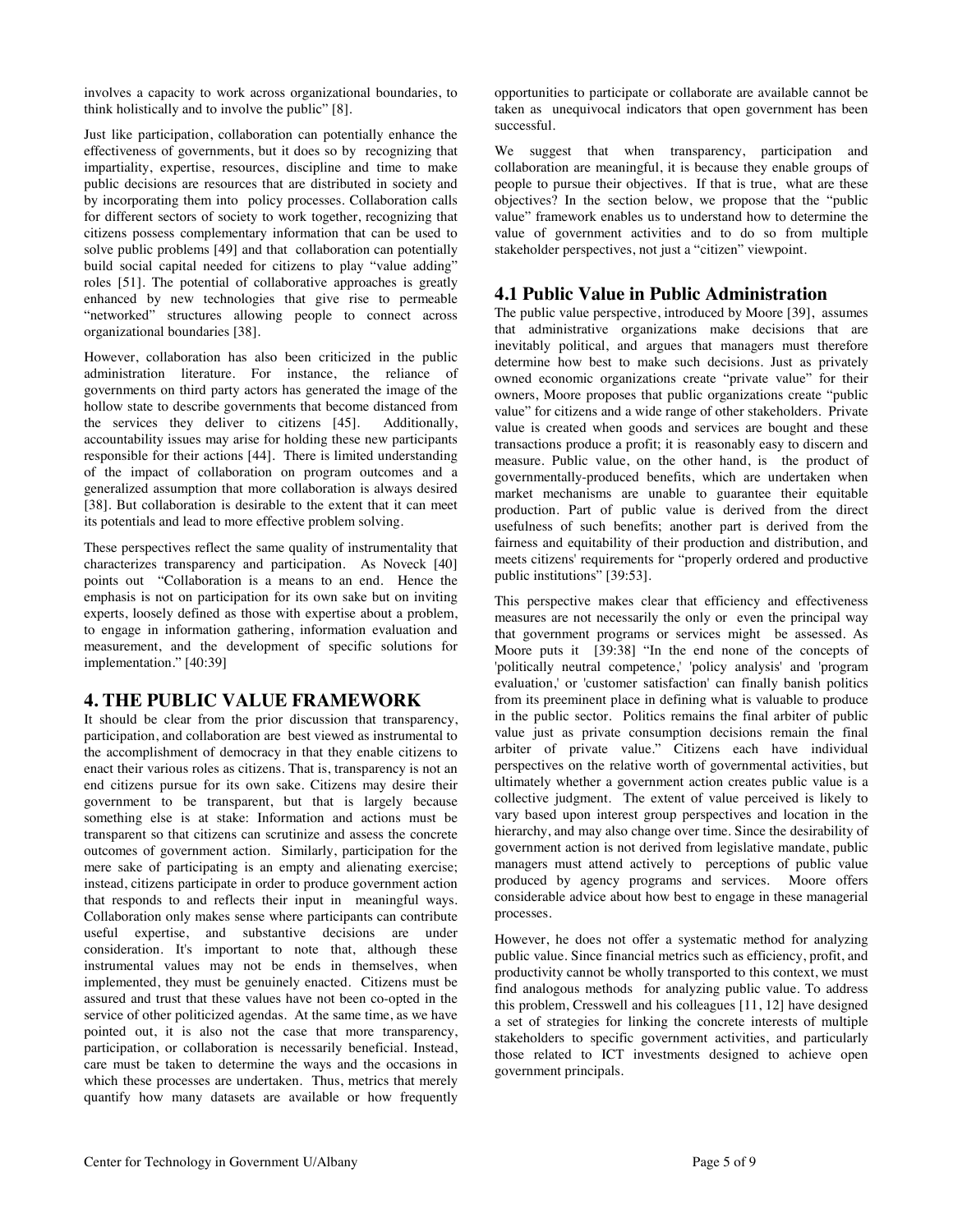### **4.2 Public Value Impacts**

Public value, in the most general sense, focuses our attention on the collective and societal interests that are served by particular institutional forms and actions of government. We can speak in broad terms about those interests, but to be most useful the analysis of public value must center on particular stakeholder groups and their interests. The distribution of value across multiple stakeholders will vary according to their particular interests and expectations for government. They will also vary in the benefits they receive from the same government action; some stakeholders may also suffer from an action. Because of this distribution, considering public value as an absolute indicator of government outcomes misses the variety of interests and possible benefits across many stakeholders. Past literature and government declarations link open government initiatives to the broad allinclusive category of "citizens." By treating such a diverse population as one group and analyzing it as one group, the analysis falls woefully short of understanding the value of the government action. Instead we treat each government action as potentially presenting value to multiple and diverse stakeholders from both inside and outside the organization. But this outcome represents a set of complex, iterative interactions between multiple stakeholders and the operations of a government agency or program.

The cornerstone of the public value rationale lies within the link between government action and the multiple types of public value that can accrue. Public value types distinguish between the *intrinsic* value of government as a societal asset and the *substantive* value of government actions and policies that deliver specific benefits directly to individuals, groups, or organizations. Public value can be described in terms of six general types that capture the range of possible results of government in the ways of interest here.

- **Financial** impacts on current or future income, asset values, liabilities, entitlements, or other aspects of wealth or risks to any of the above.
- **Political** impacts on a person's or group's influence on government actions or policy, on their role in political affairs, influence in political parties or prospects for public office.
- **Social** impacts on family or community relationships, social mobility, status, and identity.
- **Strategic** impacts on person's or group's economic or political advantage or opportunities, goals, and resources for innovation or planning.
- **Ideological** impacts on beliefs, moral or ethical commitments, alignment of government actions or policies or social outcomes with beliefs, or moral or ethical positions.
- **Stewardship** impacts on the public's view of government officials as faithful stewards or guardians of the value of the government in terms of public trust, integrity, and legitimacy.

Of these, the first four types are impacts related to the substantive private interests of individuals or groups. The remaining two types are related to intrinsic or societal and democratic outcomes. The

public value of stewardship results from greater integrity, responsiveness, and legitimacy of government leading to increased trust and satisfaction with the government overall. Ideological public value aligns government action with moral and ethical preferences or beliefs.

From identifying these six basic types of value impacts, we can move to considering issues related to how value is created. Value is produced by value generating mechanisms; identifying these mechanisms allows us to specify the means by which a government action is related to the production of one or more public values. The value generating mechanisms reveal the instrumental pathways by which a given government action is related to the creation of a value. According to our framework, actions to effect transparency, participation, and collaboration belong within this group of value generators. Taken as a whole, the set of value generators consists of:

- **efficiency** obtaining increased outputs or goal attainment with the same resources, or obtaining the same outputs or goals with lower resource consumption.
- **effectiveness** increasing the quality of the desired outcome.
- **intrinsic enhancements** changing the environment or circumstances of a stakeholder in ways that are valued for their own sake.
- **transparency** access to information about<br>the actions of government officials or government officials or operation of government programs that enhances accountability or influence on government.
- **participation** frequency and intensity of direct involvement in decision making about or operation of government programs or in selection of or actions of officials.
- **collaboration** frequency or duration of activities in which more than one set of stakeholders share responsibility or authority for decisions about operation, policies, or actions of government.

Connecting a value type with a value generating mechanism makes clear how a government program results in one or more public values. For example, an IT investment in putting license application and renewals online may increase efficiency or effectiveness and yield strategic or financial public value for stakeholders that use such licenses.

Transparent, participative, or collaborative actions taken by government may have the effect of enabling a citizen to derive substantive financial, social, political or strategic values and/or intrinsic value related to government itself. For example, when provided with environmental information (with transparency as the enabling value generating mechanism) a citizen may derive a couple of types of value. In this case, a citizen who acquires information about a toxic chemical release in his neighborhood may derive social benefits for his/her family and the community, but may also gain greater trust in the stewardship of a government agency that provides such information. But conversely, it is also possible that some stakeholders will derive negative public value from this release of information. The same citizen who learns of a toxic chemical release may sue the business allegedly responsible, resulting in negative public value for that business stakeholder. It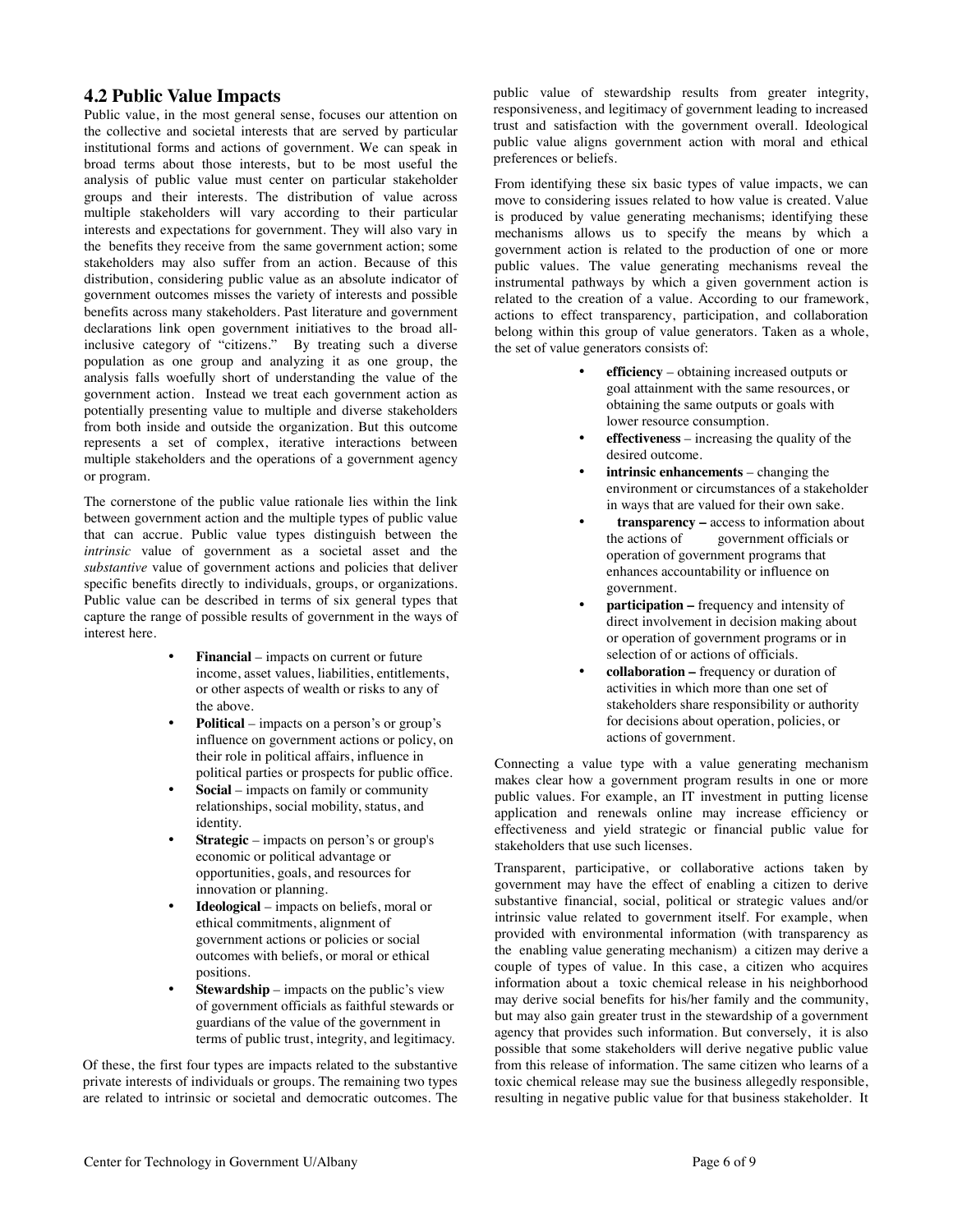is also possible that a group of internal governmental stakeholders may accrue positive political and strategic value by releasing the information because it meets an open government requirement; while another set of internal stakeholders may see that as negative political impact. Therefore, determining the value of any government action requires the systematic analysis of multiple stakeholder perspectives so that both positive and negative impacts are identified and understood. It is with the information generated through this careful analysis that more informed decisions can be made about open government initiatives.

#### **4.3 Applying the public value framework**

We are currently developing this approach to provide a foundation for more systematic and detailed analyses, but a number of implications may be highlighted at this point. First, a public value analysis requires a relatively complete inventory of stakeholders for a government agency or unit. Agencies do not serve "the public" at large; instead, they serve particular groups of people with particular needs and desires, and need to be able to connect their initiatives to the stakeholders they are committed to serving.

Second, a public value analysis requires that an agency link its open government initiatives to its mission and priorities. The open government principles of transparency, participation, and collaboration are best viewed as strategies that government takes to accomplish organizational objectives (which should already be rooted in public values), that provide the opportunity to achieve greater or additional value through incorporating these democratic practices. More information, participation or collaborative actions may enable better decisions that provide stakeholders with financial, social or strategic values while also enabling them to achieve the stewardship value of increased trust in the responsiveness of government.

Third, government leaders may benefit from this approach by using it to plan, design, and assess open government initiatives. The selection and design of open government initiatives can be enhanced by a clear understanding of who is served by a particular initiative, by specifying what values an initiative seeks to create, and by understanding the value generating actions that are required to achieve benefit. This is a recipe for clear-minded planning and design that we trust will improve the progress of open government planning. Planners can conduct their analyses by initiative, asking what stakeholders and values are targeted by initiatives in their portfolios, thus insuring that initiatives each have a discernible audience and anticipated outcomes. They can also analyze their portfolios by stakeholder, asking what initiatives serve each stakeholder group and in what ways they will derive value, thus insuring that the agency is addressing the needs of those segments of the public they are mandated to serve.

Conversely, government leaders may also benefit from using this approach to evaluate their open government initiatives. Our approach suggests that initiative stakeholders, rather than the public at large, will be best situated to evaluate a specific initiative. Further, rather than metrics focused on numbers of datasets available, numbers of downloads, participation opportunities, numbers of discussion posts, etc., agencies will need to assess the validity of the pathways from an initiative to one or more stakeholders, through value generating mechanisms and finally to one or more values derived.

Open government will have achieved its goals when stakeholders derive substantive or intrinsic value from government actions that are at least in part characterized by transparency, participation, and/or collaboration. We predict that agency stakeholders who derive one or more public values from initiatives that are transparent, participative, and/or are transparent, participative, and/or collaboratively conducted will perceive that government agency to be more responsive, accessible, engaged, and thus more open.

# **5. CONCLUSION**

Our public value approach to open government, and to the democratic aspirations at the heart of this effort, is still under construction and requires empirical testing. However, as egovernment researchers, we believe that this effort is vitally important. As our analysis has shown, our field's conceptualizations of e-government have roughly mirrored those advanced by elected leaders, rather than serving as inspiration to those who seek to lead. While we have included democratic enhancements in our e-government typologies, they have received little development in our field. It is remarkable to see the egovernment aspirations of the Obama Administration following the lead of the open software movement, rather than the field of egovernment. As researchers, we must be pro-active in helping federal government leaders implement, develop, and assess the open government vision.

This is all the more important given the nature of transparency, participation, and collaboration, as instrumental concepts themselves, since they are so easily misunderstood. The open government principles can be relatively easily operationalized. However, doing so without reference to value carries the risk that such actions will be empty scaffolding. Transparency, for example, will not be achieved through the mere downloading of data sets. The data sets must consist of reliable and valid data, the data must be useful, and, most crucially, they must enable citizens to do something they find valuable and important. If not, transparency is just another empty promise, and will contribute to growing cynicism within the electorate. Similarly, participation and collaboration must be meaningful, must be directed toward goals that are carefully defined, must be acknowledged by ample government feedback, and the citizen input they generate must be represented in outcomes that are visible to stakeholders in the decisions and the value produced.

At the same time, open government reconciles the divergent paths of e-democracy and e-government. While transparency, participation, and collaboration may initially take more time and resources, they bear the promise of ultimately improving policy performance – the historic focus of e-government – by creating shared understandings of current performance and generating pressure to improve, increasing the pool of applicable ideas, tapping into new sources of expertise, and building civic capacity. All these may ultimately turn out to be the key to concrete improvements in policy outcomes and the quality of public services.

But achieving such outcomes will inevitably require changes in the structure and organization of government. Fountain (2005) has observed that such structural changes rarely materialize through egovernment initiatives. Instead, technology enactment all too often reproduces existing rules, routines, norms, and power relations, despite the new and innovative capabilities that new technologies introduce. The promise of open government is to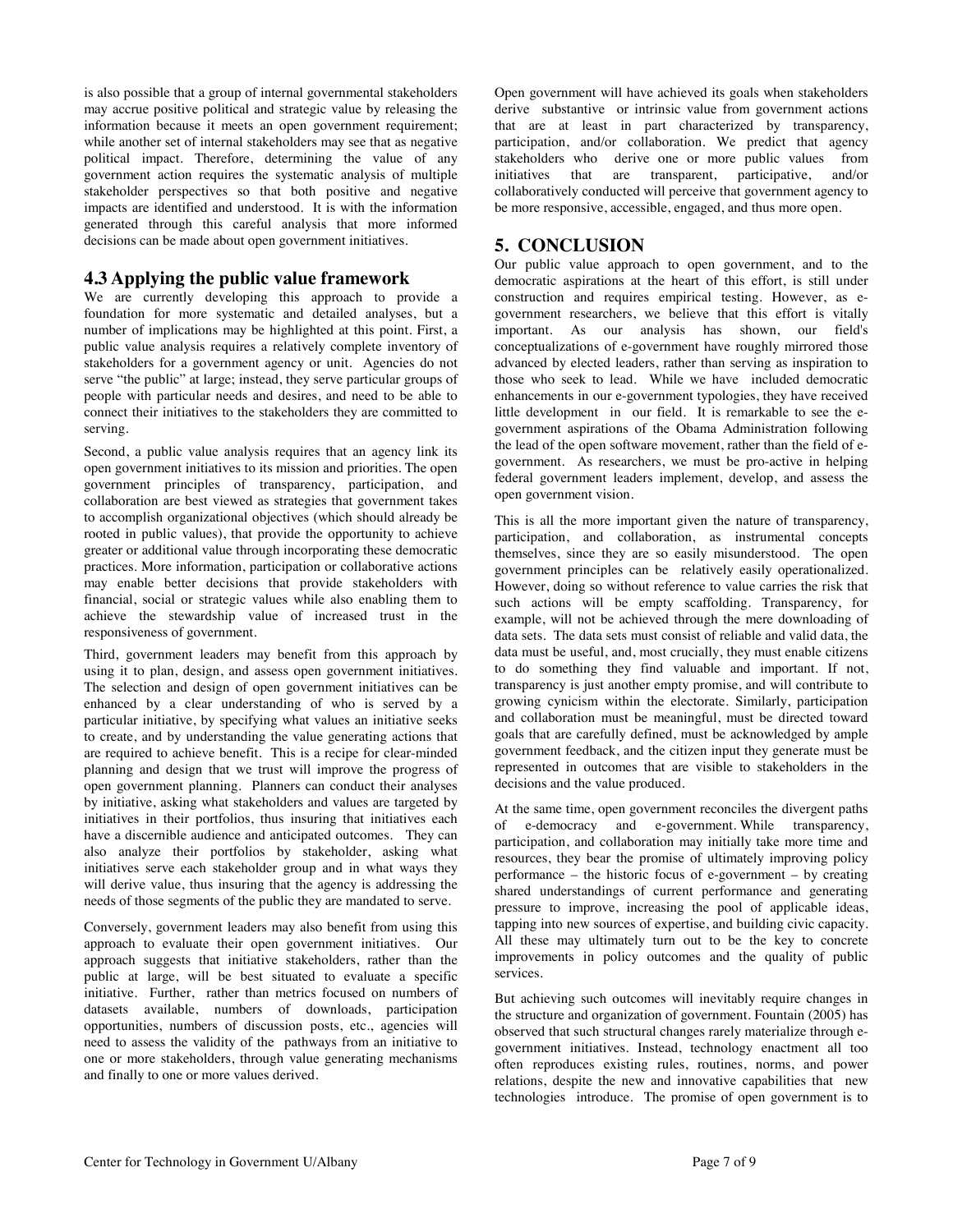provide a source of pressure that counteracts these tendencies, a promise that may be fulfilled provided that open government changes the nature of relationships between stakeholders and government, producing innovative forms of organizing that enable groups to link across organizational boundaries and functions. The creation of public value may be the best possible argument for stimulating and justifying such structural changes.

#### **6. ACKNOWLEDGMENTS**

This material is based upon work partially supported by the US National Science Foundation under Grant No. 0956356. Any opinions, findings, and conclusions or recommendations expressed in this material are those of the authors and do not necessarily reflect the views of the National Science Foundation.

#### **7. REFERENCES**

- [1] Abramson, J.B., Arterton, F.C., and Orren, G.R. *The electronic commonwealth: the impact of new media technologies on democratic politics*. Basic Books, 1988.
- [2] Allison, B. My data can't tell you that. In D. Lathrop and L.<br>Ruma, eds., Open Government: Collaboration, Ruma, eds., *Open Government: Collaboration, Transparency, and Participation in Practice*. O'Reilly Media, Inc., 2010, 257-265.
- [3] Arnstein, S.R. A ladder of citizen participation. *Journal of the American Planning Association 35*, 4 (1969), 216–224.
- [4] Barber, B.R. *Strong democracy: participatory politics for a new age*. University of California Press, 1984.
- [5] Bertelsen, D.A. Media form and government: Democracy as an archetypal image in the electronic age. *Communication Quarterly 40*, 4 (1992), 325–337.
- [6] Bowie, N. Equity and access to information technology. *Annual Review of the Institute for Information Studies*, (1990), 131–167.
- [7] Chadwick, A. and May, C. Interaction between States and Citizens in the Age of the Internet: "e-Government" in the United States, Britain, and the European Union. *Governance 16*, 2 (2003), 271-300.
- [8] Clarke, M. and Stewart, J. Handling the wicked issues. *The managing care reader*, (2003), 273–280.
- [9] Cramton, R.C. Why, Where, and How of Broadened Public Participation in the Administrative Process, The. *Geo. LJ 60*, (1971), 525.
- [10] Creighton, J.L. *The public participation handbook: Making better decisions through citizen involvement*. Jossey-Bass Inc Pub, 2005.
- [11] Cresswell, A.M., Burke, G.B., Pardo, T. *Advancing Return on Investment, Analysis for Government IT: A Public Value Framework*. Center for Technology in Government, University at Albany, SUNY, 2006.
- [12] Cresswell, A.M. Public Value and Government ICT Investment. (Antalya, Turkey, 2010).
- [13] Cullen, R. Defining the transformation of government: Egovernment or e-governance paradigm. In H.J. Scholl, ed., *E-Government: Information, Technology, and Transformation*. M.E. Sharpe, 2010, 57-71.
- [14] Curtin, D. and Meijer, A.J. Does transparency strengthen legitimacy? *Information polity 11*, 2 (2006), 109–122.
- [15] Dawes, S.S. The Evolution and Continuing Challenges of E-Governance. *Public Administration Review 68*, (2008), S86– S102.
- [16] Dawes, S.S. Stewardship and usefulness: Policy principles for information-based transparency. *Government Information Quarterly*, (2010).
- [17] Dervin, B. Information  $\leftrightarrow$  democracy: An examination of underlying assumptions. *Journal of the American Society for Information Science 45*, 6 (1994), 369–385.
- [18] Development, O.F.E.C.A. *Focus on citizens: public engagement for better policy and services*. OECD Publishing, 2009.
- [19] Doctor, R.D. Social Equity and Information Technologies: Moving toward Information Democracy. *Annual review of information science and technology (ARIST) 27*, (1992), 43– 96.
- [20] Ess, C. The political computer: Democracy, CMC, and Habermas. *Philosophical perspectives on computermediated communication*, (1996), 197–230.
- [21] Ferranti, D.M.D. *How to improve governance: a new framework for analysis and action*. Brookings Institution Press, 2009.
- [22] Florini, A. *The right to know: transparency for an open world*. Columbia University Press, 2007.
- [23] Fountain, J. Central Issues in the Political Development of the Virtual State. In M. Castells and G. Cardoso, eds., *The Network Society: From Knowledge to Policy*. Center for Transatlantic Relations, Washington, DC, 2005, 149-181.
- [24] Frederickson, H.G. Public administration and social equity. *Public administration and law*, (2005), 209.
- [25] Fung, A. Varieties of participation in complex governance. *Public Administration Review 66*, s1 (2006), 66–75.
- [26] Fung, A. Open Government and Open Society. In D. Lathrop and L. Ruma, eds., *Open Government: Collaboration, Transparency, and Participation in Practice*. O'Reilly Media, Inc., 2010, 105-113.
- [27] Habermas, J. *The structural transformation of the public sphere: an inquiry into a category of bourgeois society*. MIT Press, 1991.
- [28] Hacker, K.L. Missing links in the evolution of electronic democratization. *Media, Culture & Society 18*, 2 (1996), 213.
- [29] Harrison, T. and Falvey, L. Democracy and New Communication Technologies. In W.B. Gudykunst, ed., *Communication yearbook 25*. Lawrence Erlbaum Associates, 2001, 1-43.
- [30] Heald, D. and Hood, C. *Transparency: the key to better governance?* Oxford University Press, 2006.
- [31] Held, D. *Models of democracy*. Stanford University Press, 1996.
- [32] Hindman, M.S. *The myth of digital democracy*. Princeton University Press, 2009.
- [33] Kerwin, C.M. *Rulemaking: how government agencies write law and make policy*. CQ Press College, 1999.